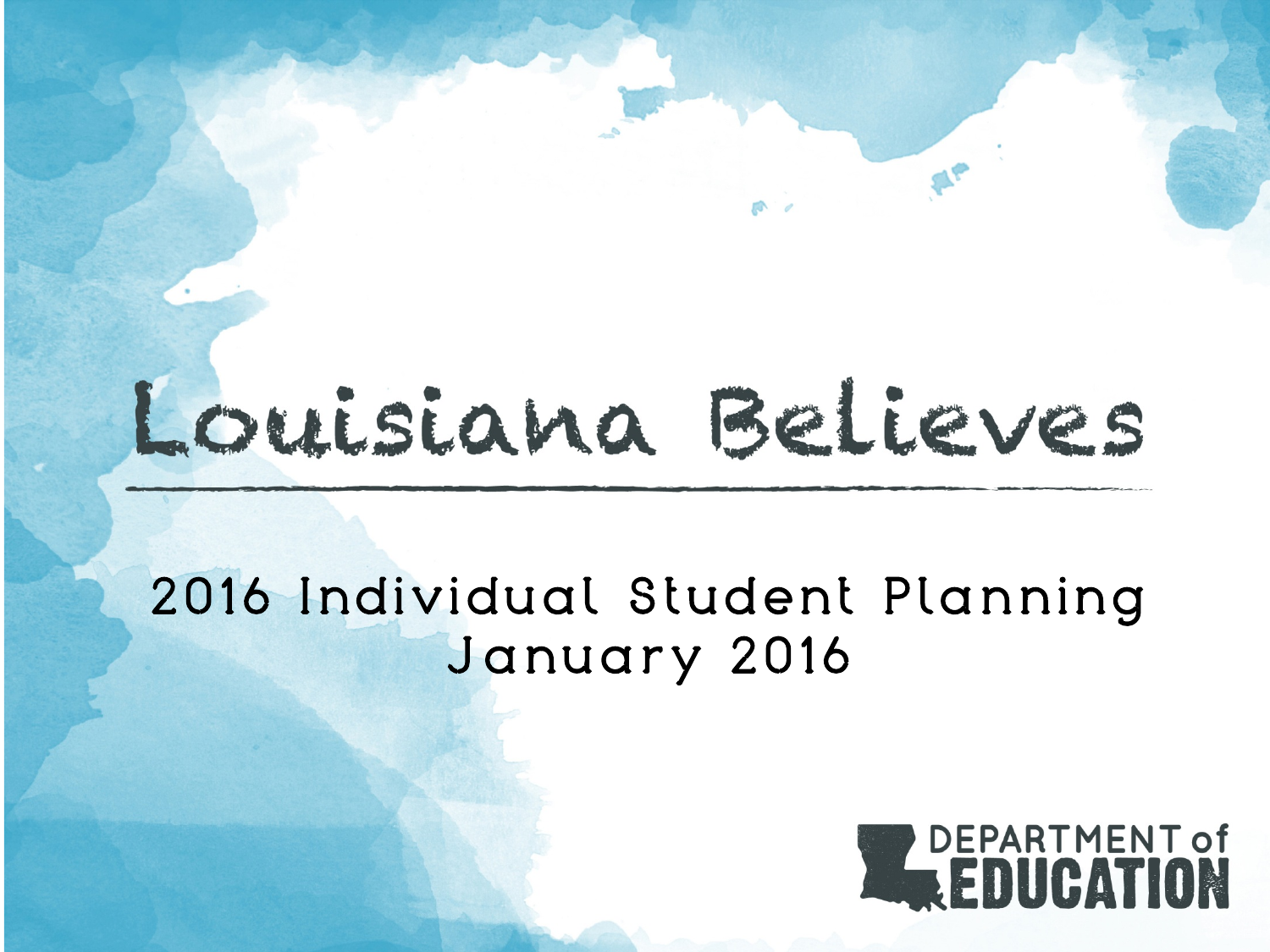## AGENDA/TOPICS

- **Preparing for Individual Student Planning**
- **Creating and Storing Individual Graduation Plans**
- **Timelines for Individual Graduation Plan (IGP)**
- **Designating Diploma Pathways Selection in the Student Transcript System (STS) for Cohort 2018 (10th Grade Students)**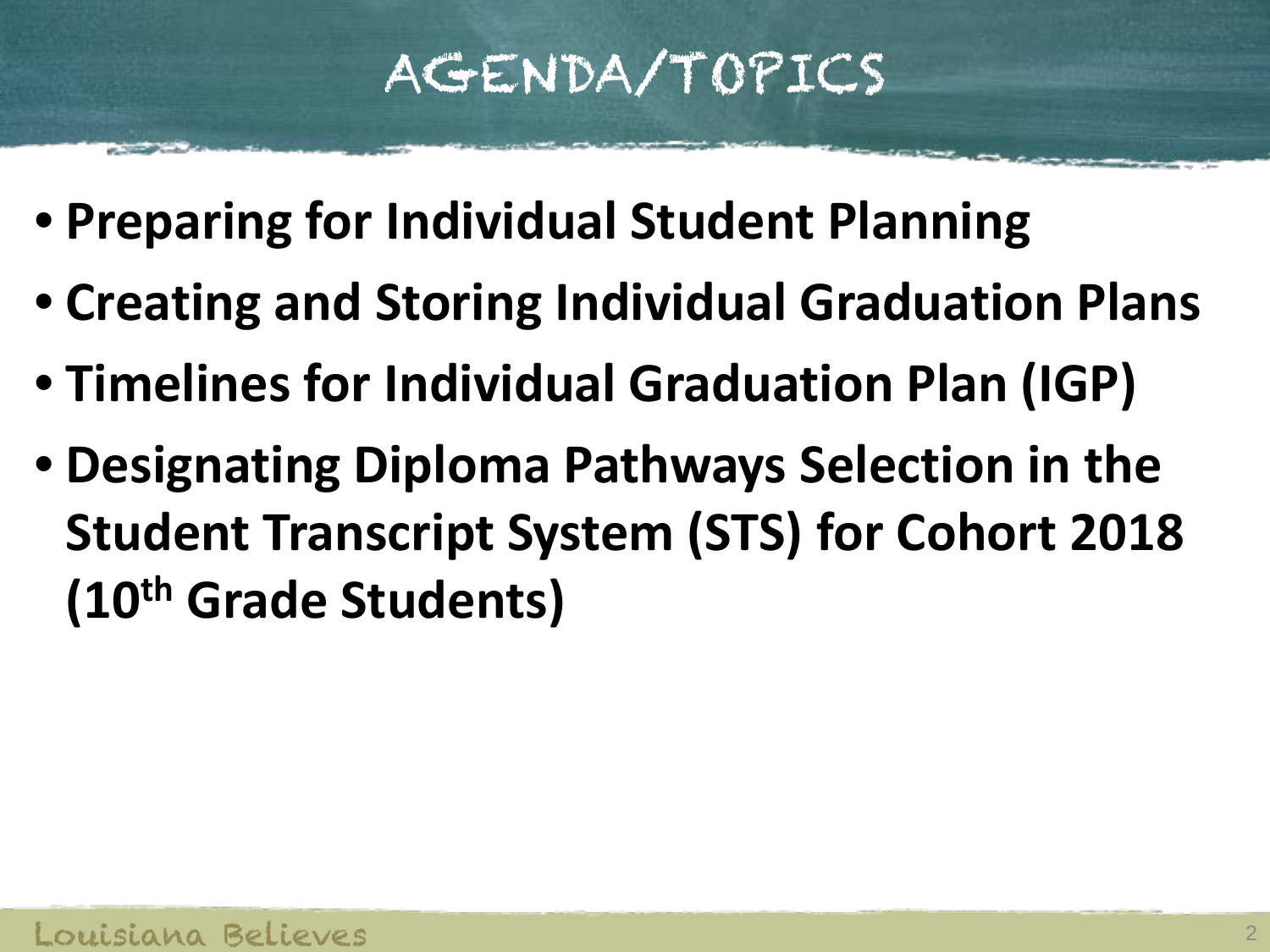# Preparing for Individual Student Planning

## Begins with the student:

- Exploring career possibilities by using an online guidance system, e.g. [My Life, My Way](http://www.laworks.net/mylife/)
- Aligning career interests and education goals to support appropriate secondary and postsecondary education decisions
- Understanding the similarities and differences between the two diploma pathways
- Documenting, using the Individual Graduation Plan, academic coursework for the next school year, including identifying required foundational courses as well as graduation requirements for chosen diploma pathway,
- Editing the IGP to reflect changes in coursework and education goals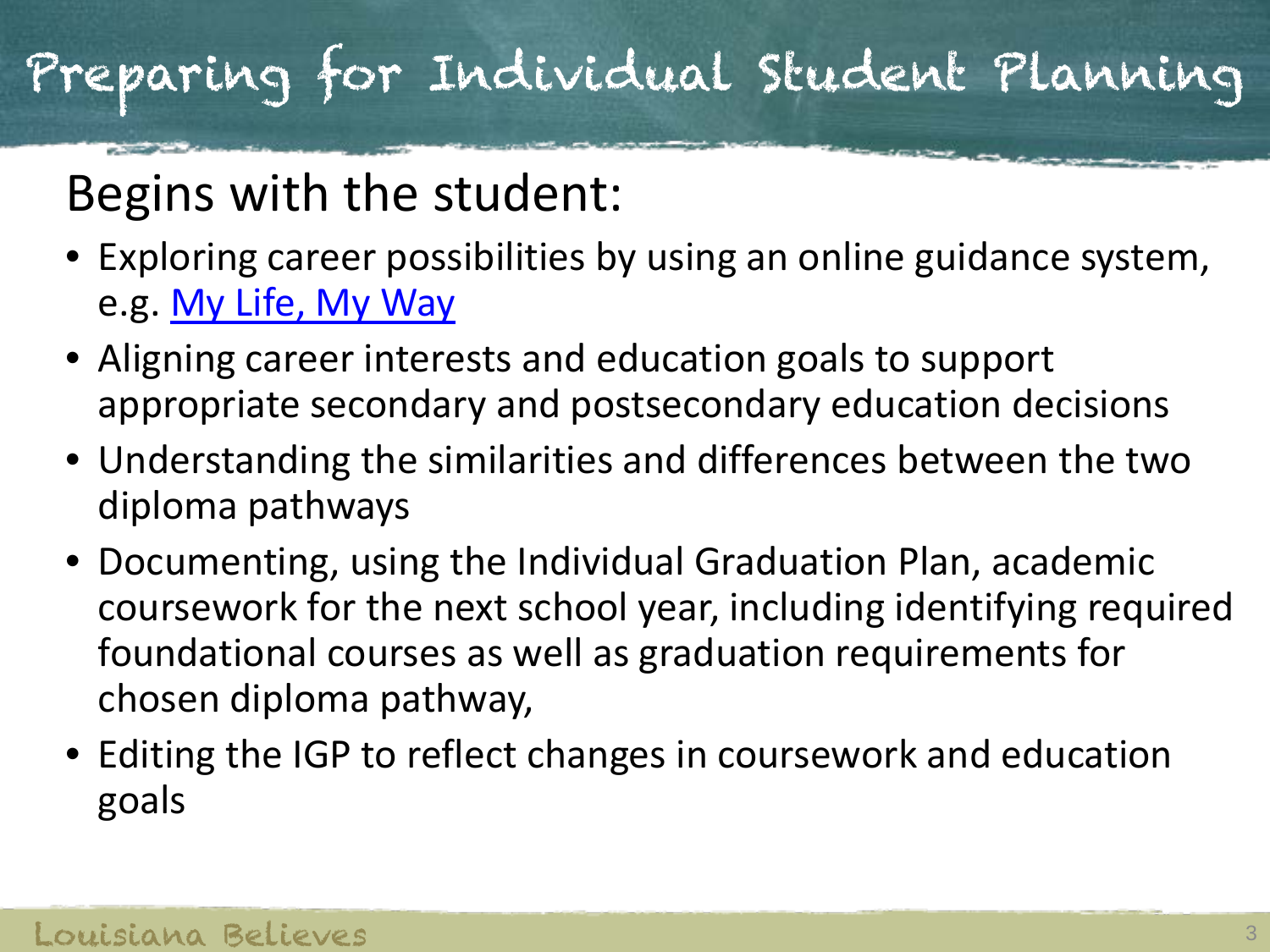# Exploring and Aligning Career Interests

Will require students to:

- Complete career interest inventories ([O-Net My Next](https://www.mynextmove.org/explore/ip)  [Move\)](https://www.mynextmove.org/explore/ip), employability skills assessments [\(employability](http://www.quintcareers.com/employability-skills-assessment/)  [skills](http://www.quintcareers.com/employability-skills-assessment/)), and vocational assessments [\(ASVAB\)](http://www.asvabprogram.com/)
- Investigate educational and experiential requirements of possible career choices, i.e. [Louisiana Star Jobs](http://www.laworks.net/stars/) Align career aspirations with available educational resources, i.e. [Jump Start Pathways,](http://www.louisianabelieves.com/resources/library/jump-start-graduation-pathways) [Jump Start](http://www.louisianabelieves.com/resources/library/jump-start-fact-sheets)  [Industry-Based Credential Fact Sheets](http://www.louisianabelieves.com/resources/library/jump-start-fact-sheets)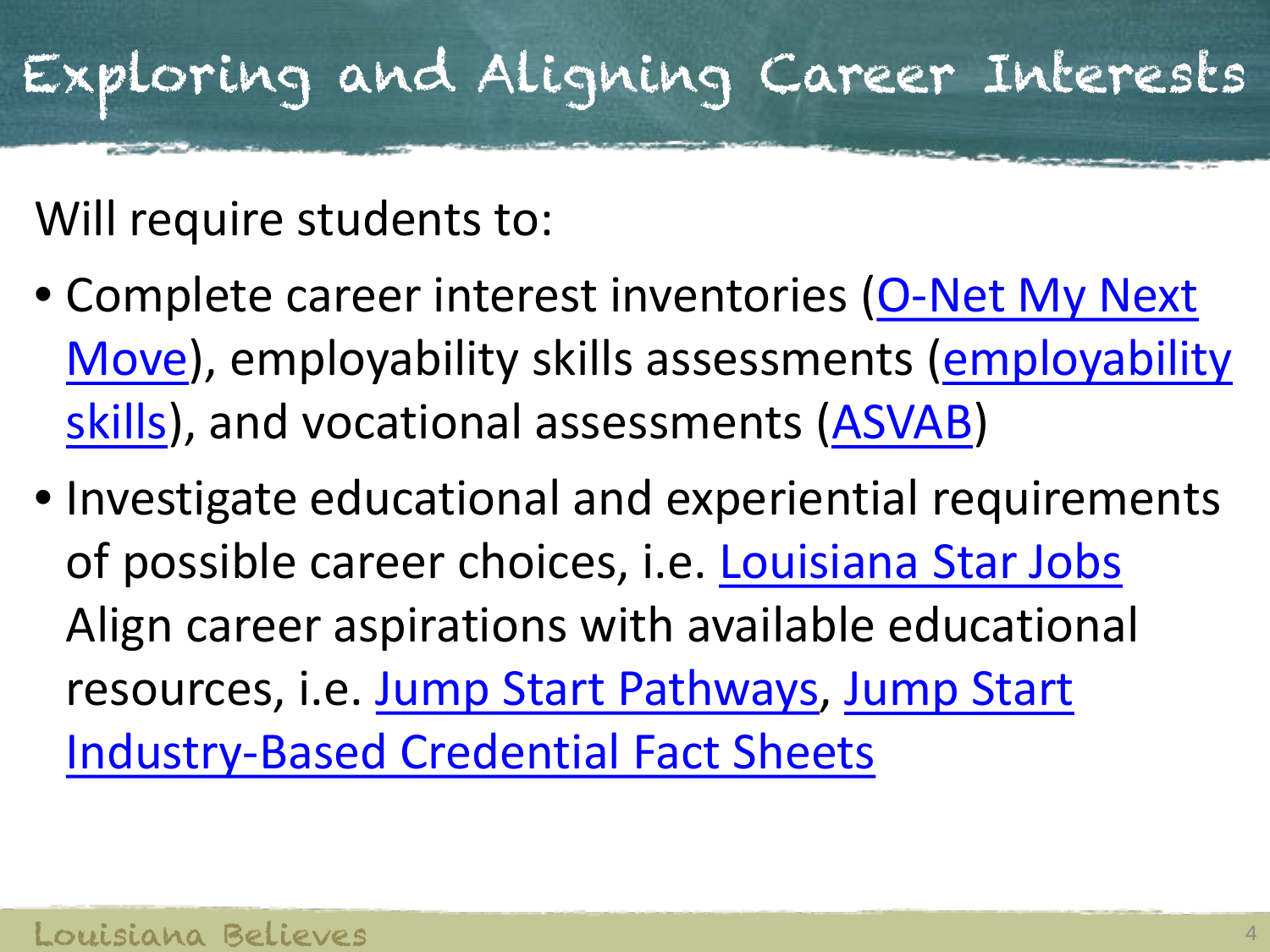## Two Diploma Pathways

# Jump Start TOPS TECH Diploma

### **Similarities Between Diplomas**

- Foundational courses
- Assessments (End-of-Course)
- **FAFSA**

# TOPS University Diploma

## **Differences Between Diplomas**

- Number of credits required for graduation
- Number of credits required for each subject area, e.g. science and social studies
- Types of courses accepted for credit, i.e. World Geography is not accepted for social studies graduation credit for TOPS Tech diploma pathway because the Career Diploma only requires a unit of Civics and a unit of US History.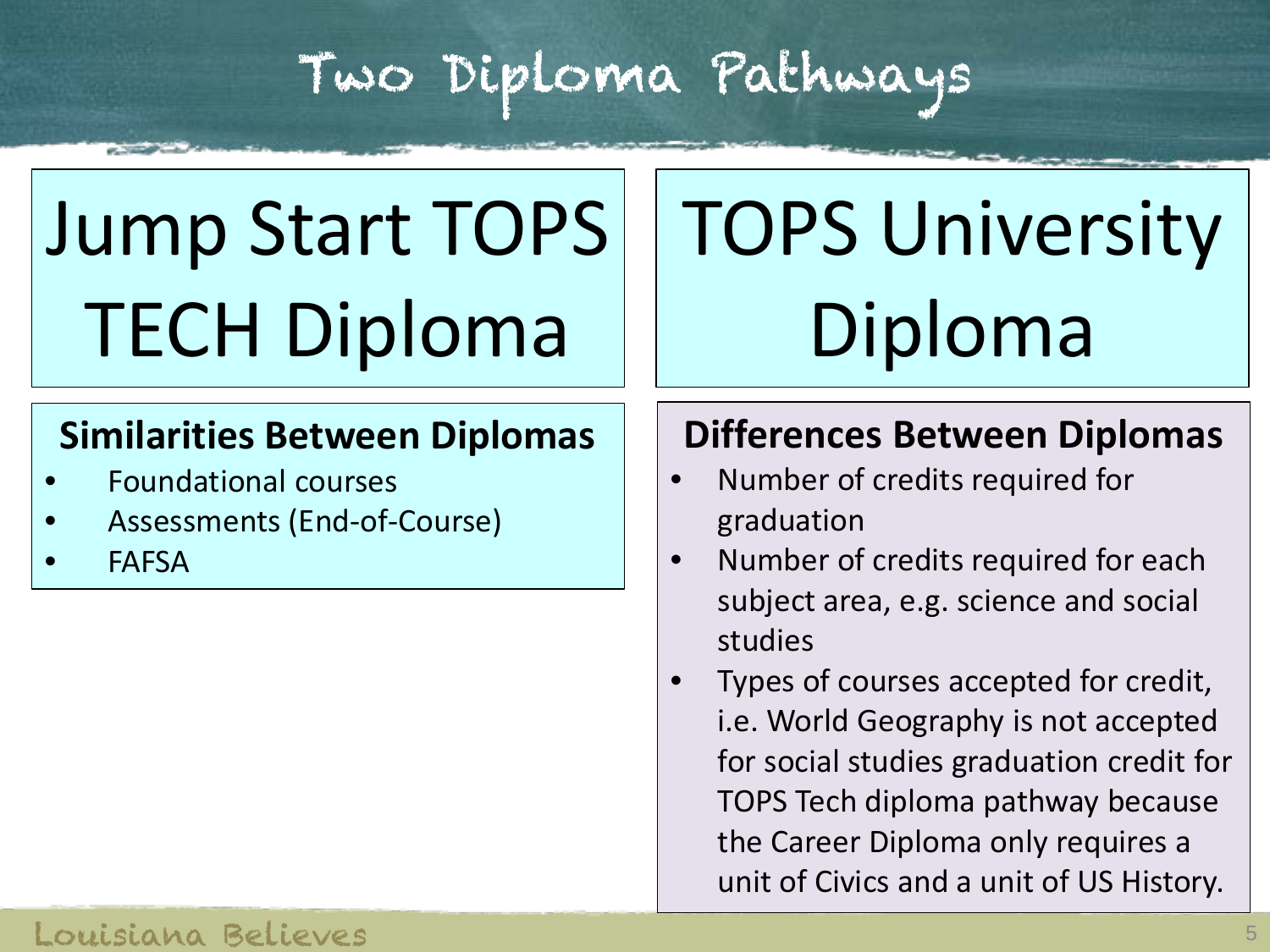## Aligning Career Aspirations with Educational Resources

**Individual Graduation Plan supports alignment and includes the following:**

- **1. Lists student demographics**
- **2. Identifies and connects student's academic goals (a recommended sequence of courses for chosen diploma pathway), career exploration and personal interests with postsecondary plans**
- **3. Tracks high school graduation requirements**
- **4. Indicates completion of [Free](https://fafsa.ed.gov/)  [Application for Federal Student Aid](https://fafsa.ed.gov/)  [\(FAFSA\)](https://fafsa.ed.gov/)**
- **5. Includes annual signatures from parent/legal guardian and student**

| <b>BASIC INFORMATION</b><br>Name:              |                                                          |                                      |                      |                                                                                           |                             |                                                        | 9th Grade Entry Date:             |  |                                                             |        |                                                                   |                |        |
|------------------------------------------------|----------------------------------------------------------|--------------------------------------|----------------------|-------------------------------------------------------------------------------------------|-----------------------------|--------------------------------------------------------|-----------------------------------|--|-------------------------------------------------------------|--------|-------------------------------------------------------------------|----------------|--------|
| <b>High School Attending:</b>                  |                                                          |                                      |                      |                                                                                           |                             |                                                        | <b>Originating Middle School:</b> |  |                                                             |        |                                                                   |                |        |
| <b>EDUCATION GOALS</b>                         |                                                          |                                      |                      |                                                                                           |                             |                                                        |                                   |  |                                                             |        |                                                                   |                |        |
| Diploma Type                                   | O College Diploma                                        |                                      | O Jump Start Diploma |                                                                                           |                             |                                                        |                                   |  |                                                             |        |                                                                   |                |        |
| Diploma Curriculum                             | O TOPS University                                        |                                      |                      | O Basic (Effective through 2017)<br>O Career (AOC through 2017)<br>O Jump Start TOPS Tech |                             |                                                        |                                   |  |                                                             |        |                                                                   | OSASC          |        |
| <b>Diploma Endorsements</b>                    | O Academic Endorsement                                   | O Community Service Endorsement      |                      |                                                                                           |                             | O Career/Technical Endorsement<br>O Seal of Biliteracy |                                   |  |                                                             |        |                                                                   |                |        |
| <b>Post-Secondary Plans</b>                    | O Technical College                                      |                                      | O Community College  |                                                                                           |                             |                                                        | O 4 Year College or University    |  |                                                             |        | OFAFSA Completion Date:                                           |                |        |
|                                                | Potential TOPS Eligibility OTOPS Honors                  | OTOPS Performance                    |                      |                                                                                           | O TOPS Opportunity          |                                                        |                                   |  | O TOPS Tech Early Start                                     |        | O TOPS Tech I                                                     | O TOPS Tech II |        |
| <b>CAREER GOALS</b>                            |                                                          |                                      |                      |                                                                                           |                             |                                                        |                                   |  |                                                             |        |                                                                   |                |        |
|                                                | Career Specialty/Occupation (Option 1):                  |                                      |                      |                                                                                           |                             |                                                        |                                   |  | Career Specialty/Occupation (Option 2):                     |        |                                                                   |                |        |
| Career Cluster" (Option 1): -                  |                                                          |                                      |                      |                                                                                           |                             | Career Cluster™ (Option 2): -                          |                                   |  |                                                             |        |                                                                   |                |        |
|                                                | Jump Start Grad. Pathway /Area of Concentration:         |                                      |                      |                                                                                           |                             |                                                        |                                   |  | Jump Start Grad. Pathway /Area of Concentration:            |        |                                                                   |                |        |
|                                                | Post-High School Work Force Plans: O On-the-Job Training |                                      |                      |                                                                                           |                             |                                                        | <b>O</b> Military                 |  |                                                             |        | O Employment                                                      |                |        |
|                                                | <b>COURSE SELECTIONS FOR YOUR CHOSEN PATHWAY</b>         |                                      |                      |                                                                                           |                             |                                                        |                                   |  |                                                             |        |                                                                   |                |        |
| Subjects                                       | 6th-8th/T9 Grade                                         | 9th Grade                            |                      | 10th Grade                                                                                |                             | 11th Grade                                             |                                   |  | 12th Grade                                                  |        | <b>Graduation Tracker</b><br>Min Req. Earned Enrolled Must Comple |                |        |
| English                                        |                                                          |                                      |                      |                                                                                           |                             |                                                        |                                   |  |                                                             |        |                                                                   |                |        |
| <b>Mathematics</b><br>Science                  |                                                          |                                      |                      |                                                                                           |                             |                                                        |                                   |  |                                                             |        |                                                                   |                |        |
| <b>Social Science</b>                          |                                                          |                                      |                      |                                                                                           |                             |                                                        |                                   |  |                                                             |        |                                                                   |                |        |
| Health                                         |                                                          |                                      |                      |                                                                                           |                             |                                                        |                                   |  |                                                             |        |                                                                   |                |        |
| <b>Physical Education</b>                      |                                                          |                                      |                      |                                                                                           |                             |                                                        |                                   |  |                                                             |        |                                                                   |                |        |
| Foreign Languages<br>Arts                      |                                                          |                                      |                      |                                                                                           |                             |                                                        |                                   |  |                                                             |        |                                                                   |                |        |
| Electives/CTE                                  |                                                          |                                      |                      |                                                                                           |                             |                                                        |                                   |  |                                                             |        |                                                                   |                |        |
| <b>Electives</b>                               |                                                          |                                      |                      |                                                                                           |                             |                                                        |                                   |  |                                                             |        |                                                                   |                |        |
|                                                |                                                          |                                      |                      |                                                                                           |                             |                                                        |                                   |  |                                                             |        |                                                                   |                |        |
| <b>Credit Totals</b>                           |                                                          |                                      |                      |                                                                                           |                             |                                                        |                                   |  |                                                             |        |                                                                   |                |        |
|                                                | <b>EXTRACURRICULAR &amp; EMPLOYMENT ACTIVITIES</b>       |                                      |                      |                                                                                           |                             |                                                        |                                   |  |                                                             |        |                                                                   |                |        |
| Extracurricular                                |                                                          |                                      |                      |                                                                                           |                             |                                                        |                                   |  |                                                             |        | Awards/Industry-Based Certifications                              |                |        |
|                                                |                                                          |                                      |                      |                                                                                           |                             |                                                        |                                   |  |                                                             |        |                                                                   |                |        |
|                                                |                                                          |                                      |                      |                                                                                           |                             |                                                        |                                   |  |                                                             |        |                                                                   |                |        |
|                                                |                                                          |                                      |                      |                                                                                           |                             |                                                        |                                   |  |                                                             |        |                                                                   |                |        |
| Employment                                     |                                                          |                                      |                      |                                                                                           |                             |                                                        |                                   |  |                                                             |        |                                                                   |                |        |
| <b>Community Service</b>                       |                                                          |                                      |                      |                                                                                           |                             |                                                        |                                   |  |                                                             |        |                                                                   |                |        |
| <b>ASSESSMENTS</b>                             |                                                          |                                      |                      |                                                                                           |                             |                                                        |                                   |  |                                                             |        |                                                                   | Personal       |        |
|                                                |                                                          |                                      | Academic             |                                                                                           |                             |                                                        |                                   |  |                                                             |        | instrument                                                        |                | Scores |
| College and Career EXPLORE<br><b>Readiness</b> | <b>ASPIRE</b>                                            | EXPLORE<br><b>ASPIRE</b>             |                      | <b>PLAN/ASPIRE</b>                                                                        |                             | ACT.<br>PSAT                                           |                                   |  | ACT<br>SAT                                                  |        | ASVAR                                                             |                |        |
|                                                | ACT                                                      |                                      |                      | ACT<br><b>PSAT</b>                                                                        |                             | WorkKeys                                               |                                   |  | WorkKeys                                                    |        | Basic Skill Inventory<br>Career Interest                          |                |        |
| <b>LEAP/</b><br>End-of-Course                  | English<br>Math                                          | English <sub>III</sub><br>Algebrai   |                      | English II<br>English III                                                                 |                             | English III<br><b>US History</b>                       |                                   |  |                                                             |        | <b>Learning Styles</b><br><b>ONET Profiler</b>                    |                |        |
|                                                | Science                                                  | Applied Algebra I                    |                      | Geometry                                                                                  |                             |                                                        |                                   |  |                                                             |        | Other                                                             |                |        |
|                                                | <b>Social Studies</b>                                    | Geometry<br>Biology                  | Biology              | <b>US History</b>                                                                         |                             |                                                        |                                   |  |                                                             |        |                                                                   |                |        |
|                                                |                                                          |                                      |                      |                                                                                           |                             |                                                        |                                   |  |                                                             |        |                                                                   |                |        |
| <b>Gifted &amp; Talented Courses</b><br>Course | Credit                                                   | <b>AP &amp; IB Courses</b><br>Course | Score                |                                                                                           | <b>CLEP Exams</b><br>Course |                                                        | Credit                            |  | <b>Articulated Credit/Dual Enrollment Courses</b><br>Course | Credit | Course                                                            |                | Credit |
|                                                |                                                          |                                      |                      |                                                                                           |                             |                                                        |                                   |  |                                                             |        |                                                                   |                |        |
|                                                |                                                          |                                      |                      |                                                                                           |                             |                                                        |                                   |  |                                                             |        |                                                                   |                |        |
|                                                |                                                          |                                      |                      |                                                                                           |                             |                                                        |                                   |  |                                                             |        |                                                                   |                |        |
|                                                |                                                          |                                      |                      |                                                                                           |                             |                                                        |                                   |  |                                                             |        |                                                                   |                |        |
| <b>SIGNATURE APPROVAL</b>                      |                                                          |                                      |                      |                                                                                           |                             |                                                        |                                   |  |                                                             |        |                                                                   |                |        |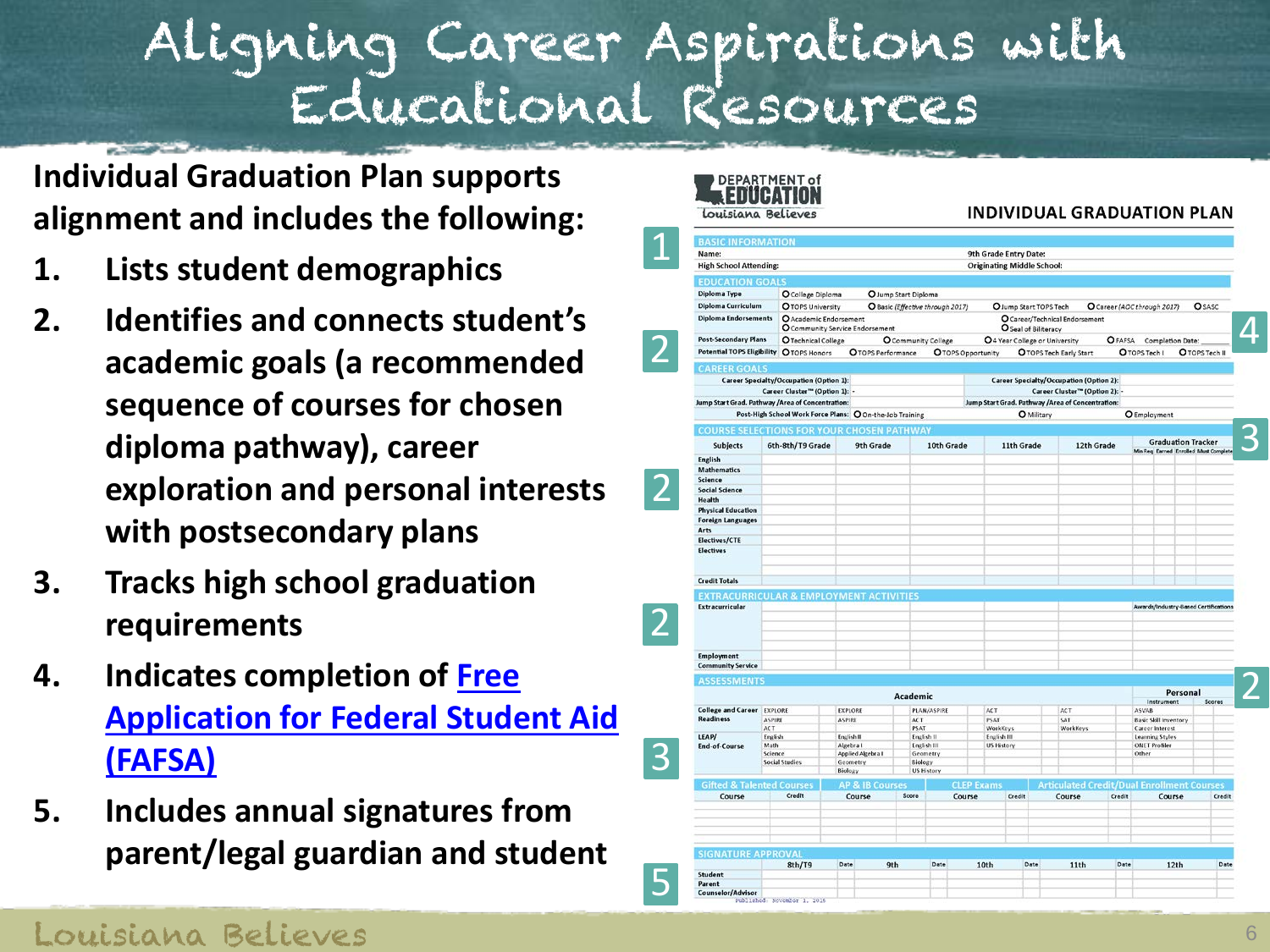## Storing Individual Graduation Plans

**SERVICE** 

**START CARD AND AREA** 

- After April 1, Louisiana Connect will no longer host IGPs.
- LOSFA and Graduation Alliance are working together to support students retrieving IGPs from Louisiana Connect to [Louisiana Award System](https://www.osfa.la.gov/AwardSystem/)
- Fillable IGP forms stored in Louisiana Connect can be downloaded and saved/stored to your district's designated platform for hosting IGPs which included
	- District/charter-identified guidance system (e.g., [Kuder](http://www.kuder.com/))
	- District/charter cumulative folder
	- LOSFA's [Louisiana Award System](https://www.osfa.la.gov/AwardSystem/) (Advantage to using this option is it includes TOPS Tracker that allows that student to monitor progress towards his/her TOPS eligibility)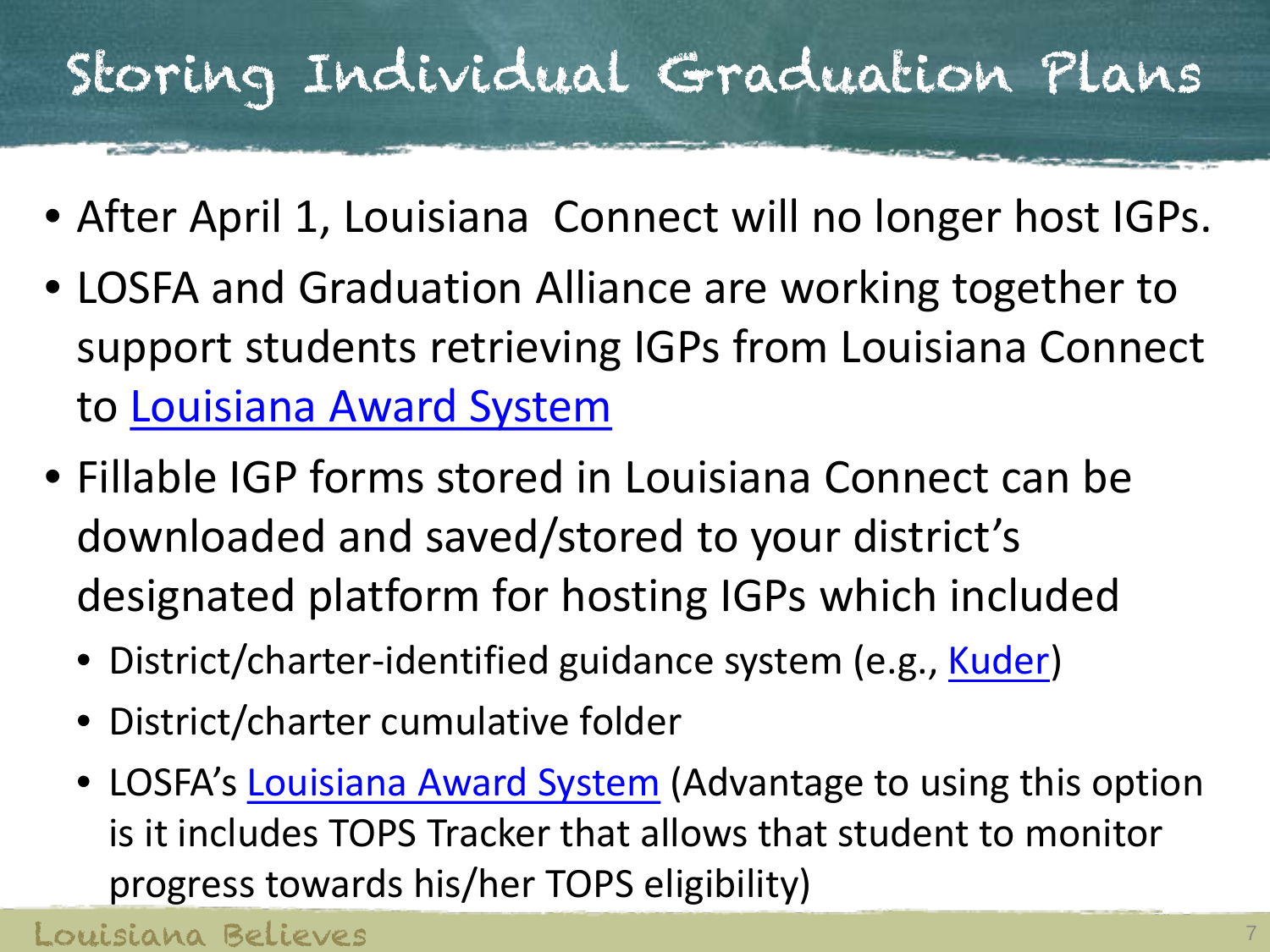## Timeline of IGP (Act 643 from 2014 Session)

## **End of 8th grade**

- **Develop plan to guide 9th grade academic coursework and assist with exploring educational and career possibilities**
- **List the required core courses to be taken through 10th grade**
- **Identify elective courses to be taken in 9th grade, including remedial courses**

### **9th and 10th grade**

- **Each year list required core courses**
- **Update courses being taken in 9th grade, including remedial courses**
- **Identify elective courses to be taken in 10th grade**
- **Continue exploring educational and career possibilities**

### **At end of 10th grade and thereafter**

- **At end of 10th grade, select diploma pathway**
- **Each year list required core courses until all required core courses are completed and graduation requirements are met**
- **Update plan to include sequence of courses required for successful completion of diploma pathway**
- **Indicate completion of FAFSA**
- **Review and update plan annually, include signatures**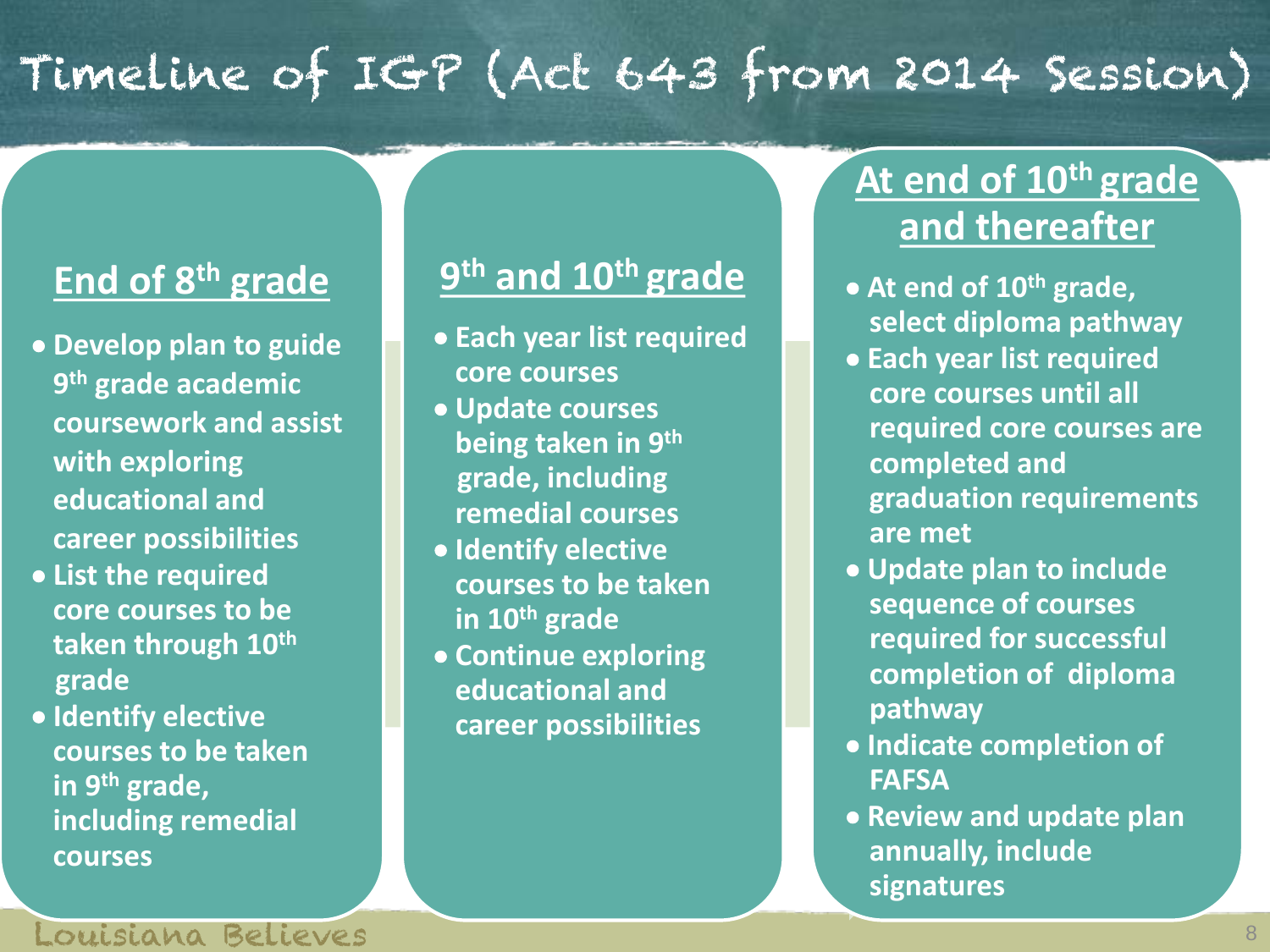# Student Transcript System (STS) Diploma Pathways Selection

- STS provides two options for entering diploma pathways selection of 10<sup>th</sup> grade students
- Counselors should work with the STS/Data Coordinator to annually submit diploma pathways selection

#### **Option 1**

- 1. Provide batch upload file as requested by district/charter STS data coordinator
- 2. Include designation as Career Diploma \_CA or TOPS University \_TU

#### **Option 2**

- 1. Login to STS
- 2. Select **Update** on the main menu, then choose **Student** or **Transcript**
- 3. Select the appropriate school year from the dropdown menu
- 4. Select the link for the attending school
- 5. To edit an existing student 's record, type his/her state ID or name into the Search box and press Enter. Select appropriate student from list.
- 6. Find Diploma Path on the student section of the screen and select the appropriate pathway (Career Diploma CA; TOPS University TU).
- 7. Click **Submit**